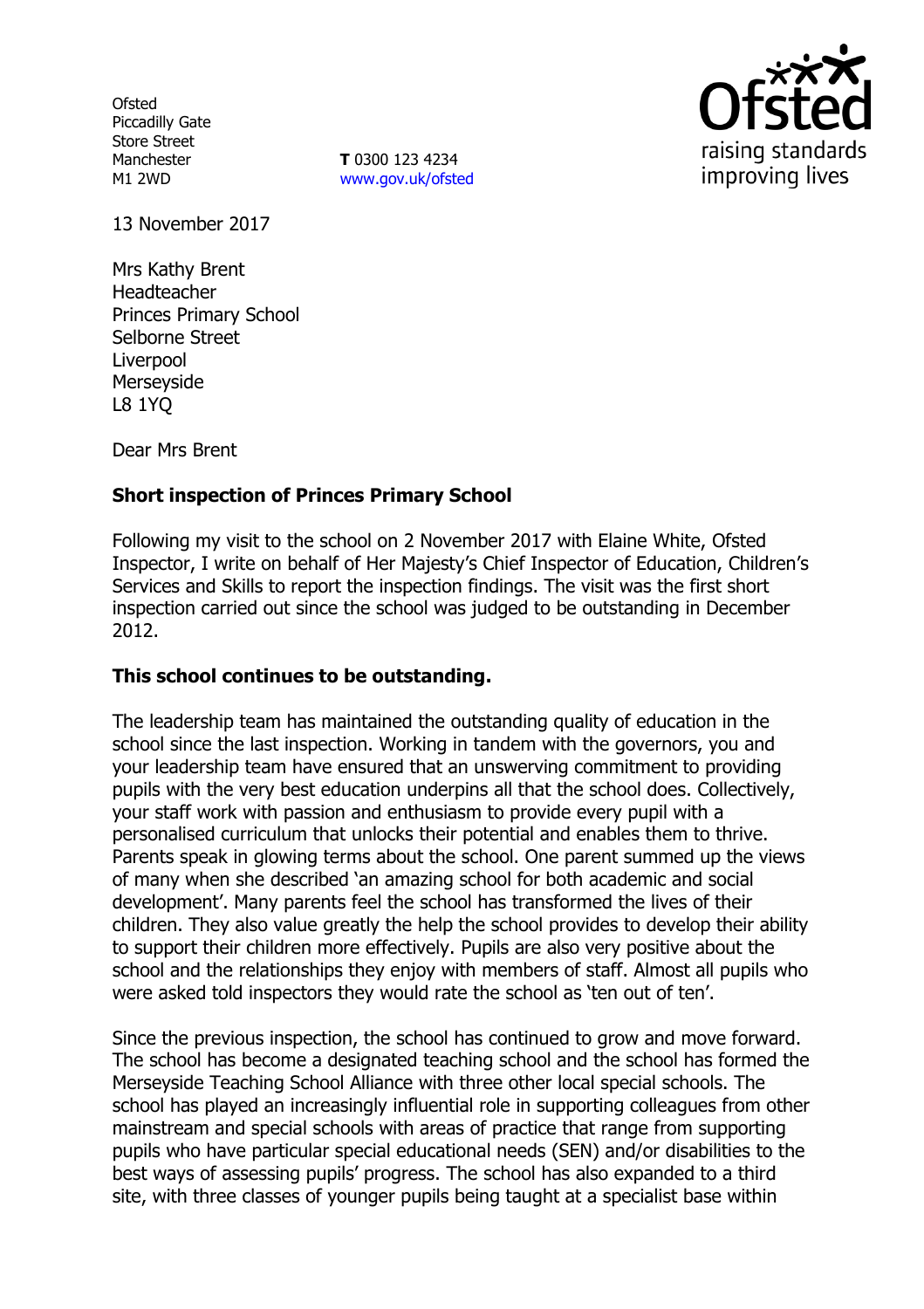

Phoenix Community Primary School. You have used the increased scope of your work with other schools to develop further the expertise and skills of your staff. Your staff are hugely complimentary about the increased range of opportunities to develop their professional knowledge, understanding and skills. Your view that 'every member of staff is a leader' has enabled the staff to flourish. In turn, this has been instrumental in securing further improvements to the quality of education offered at Princes.

You have been extremely successful in improving the quality of leadership throughout the school. You have expanded the senior leadership team thoughtfully to ensure that the school has maintained excellent standards in all that it does during a period of growth. You have also trained middle leaders and this has enabled this group of staff to play an increasingly prominent role in driving improvements across the school. For example, subject coordinators have improved the quality of the curriculum, teaching and assessment in their respective areas. As a result, you have enhanced many established strengths of the school.

You have emphatically addressed the area for improvement that was identified at the last inspection. Five years ago, inspectors asked you to improve the quality of pupils' behaviour from good to outstanding, by improving the tracking of behaviour to enable you to become more adept at adjusting strategies to improve the behaviour of different pupils. You used the previous inspection report as a catalyst for overhauling your approach in this area. You have implemented a broad and ambitious plan to improve all aspects of behaviour management. You appointed a new and influential senior leader with extensive experience of working with pupils who have challenging behaviour. You have ensured that all staff received training that has developed their ability to manage behaviour in a calm and positive manner.

You have transformed the way in which pupils' behaviour is recorded and tracked, and you have developed your work with outside agencies to ensure that pupils who exhibit challenging behaviour are supported effectively. Most impressively, you have embedded a number of sophisticated strategies to help pupils self-regulate their behaviour, both as individuals and groups. For example, pupils in key stage 2 classes define what they consider to be green (positive), amber (neutral) and red (negative) behaviour, and these form the basis of class rules. On an individual level, staff use visual prompts to help pupils identify how they are feeling and to recognise the triggers that are likely to lead to poor behaviour. Furthermore, staff are exceptionally skilled in encouraging pupils to reflect on their behaviour. As a result of this work, pupils with complex behavioural needs are supported with skill and sensitivity. The number of behavioural incidents requiring physical restraint has reduced significantly. Pupils behave in a calm, orderly and considerate manner around the site, and behaviour in lessons is excellent. When poor behaviour does occur, staff ensure that it is dealt with swiftly and with minimal impact to the learning of others.

Governance is a real strength of the school. Governors are passionate about their work, and totally committed to ensuring that the school's child-centred values remain at the heart of all it does. They share your intimate and nuanced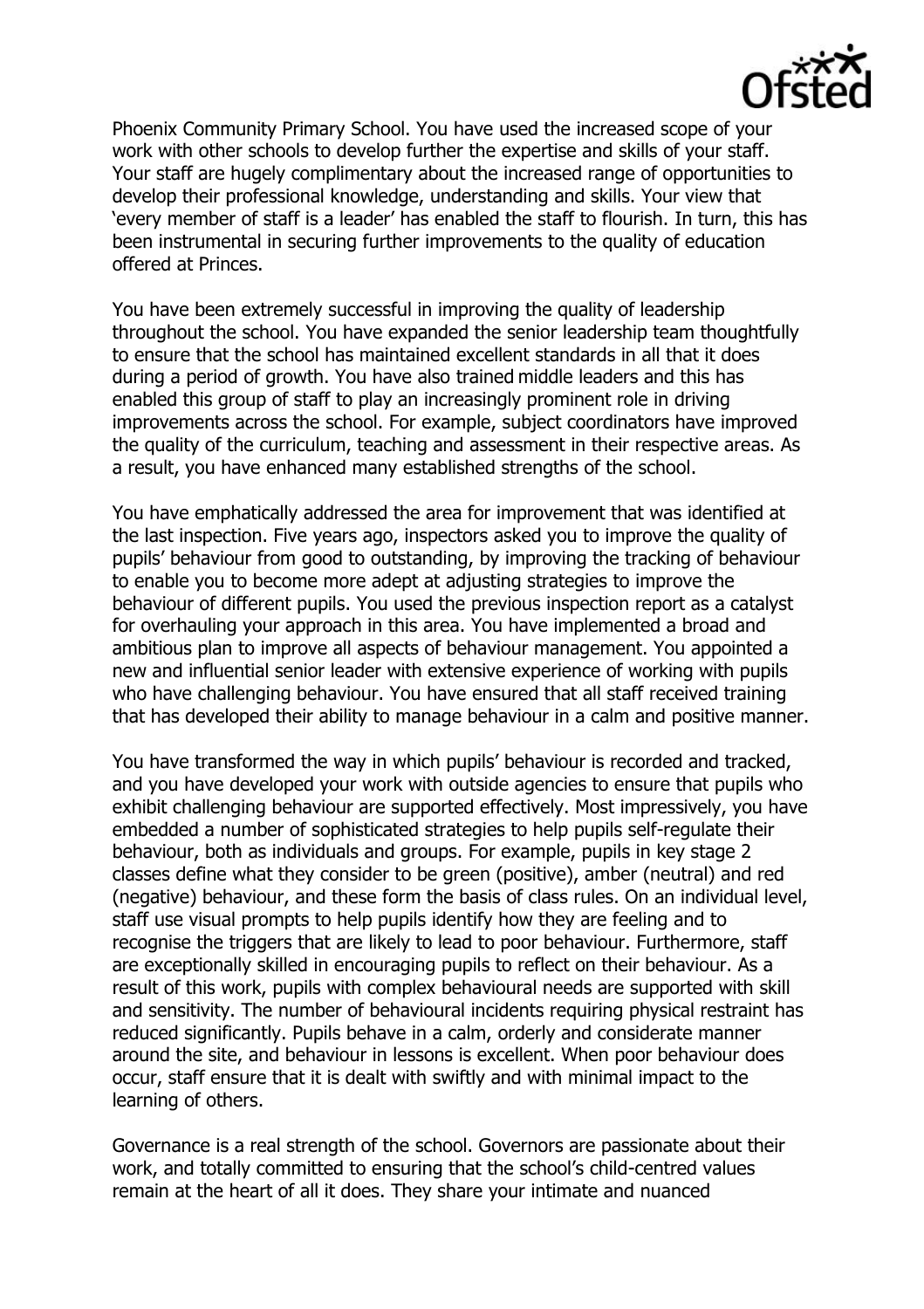

understanding of the school's effectiveness and have a clear vision for the school to become a beacon of outstanding practice for pupils who have SEN and/or disabilities. Governors are good-humoured, critical and tenacious in their pursuit of excellence. The breadth of their involvement with the school provides them with a clear view of the quality of all aspects of the provision. Working closely with leaders, the governing body has played a pivotal role in ensuring that the school has gone from strength to strength.

You have created a culture in which all members of staff are reflective and keen to improve. The staff share your fear of complacency and they are committed to refining and developing their practice to further develop the school. You agreed with inspectors that you can further improve your monitoring systems by carefully tracking the progress made by different groups of pupils with similar prior attainment. Indeed, it came as no surprise when you showed the inspectors how you had already begun to work on this by the end of the inspection!

# **Safeguarding is effective.**

The school's work to keep children safe is exemplary. Through effective training and the establishment of clear procedures, you have ensured that all staff are vigilant to any changes in the mood or presentation of pupils. Staff have a clear understanding of the safeguarding risks that are potentially more prevalent among pupils who have different SEN and/or disabilities. Staff know the pupils exceptionally well and they are skilled at communicating with pupils who find it challenging to express themselves clearly.

The school works in partnership with parents to ensure that pupils are looked after well. You are aware of the safeguarding implications of poor mental health and you are working closely with parents and child and adolescent mental health services (CAMHS) to equip parents with the skills to be able to support their children to maintain positive mental health. This is one strand of your innovative strategy for supporting the mental health and well-being of members of the Princes community.

You have ensured that all safeguarding records are precise and fit for purpose. Referrals are made to external agencies as appropriate, and you enjoy productive working relationships with a range of partners, including educational psychologists and occupational health.

## **Inspection findings**

 $\blacksquare$  The inspection focused on a number of key lines of enquiry. The first of these was to look at how effectively teaching is enabling pupils, particularly the most able and those who are disadvantaged, to make rapid progress from their different starting points. Observations of teaching indicated that teachers have very high expectations of what pupils of all abilities can achieve. Teachers use precise planning to ensure that pupils consistently work towards attaining ambitious personalised targets. Adults model new skills clearly and they question pupils expertly. Systems to assess what pupils can do are robust and developmental.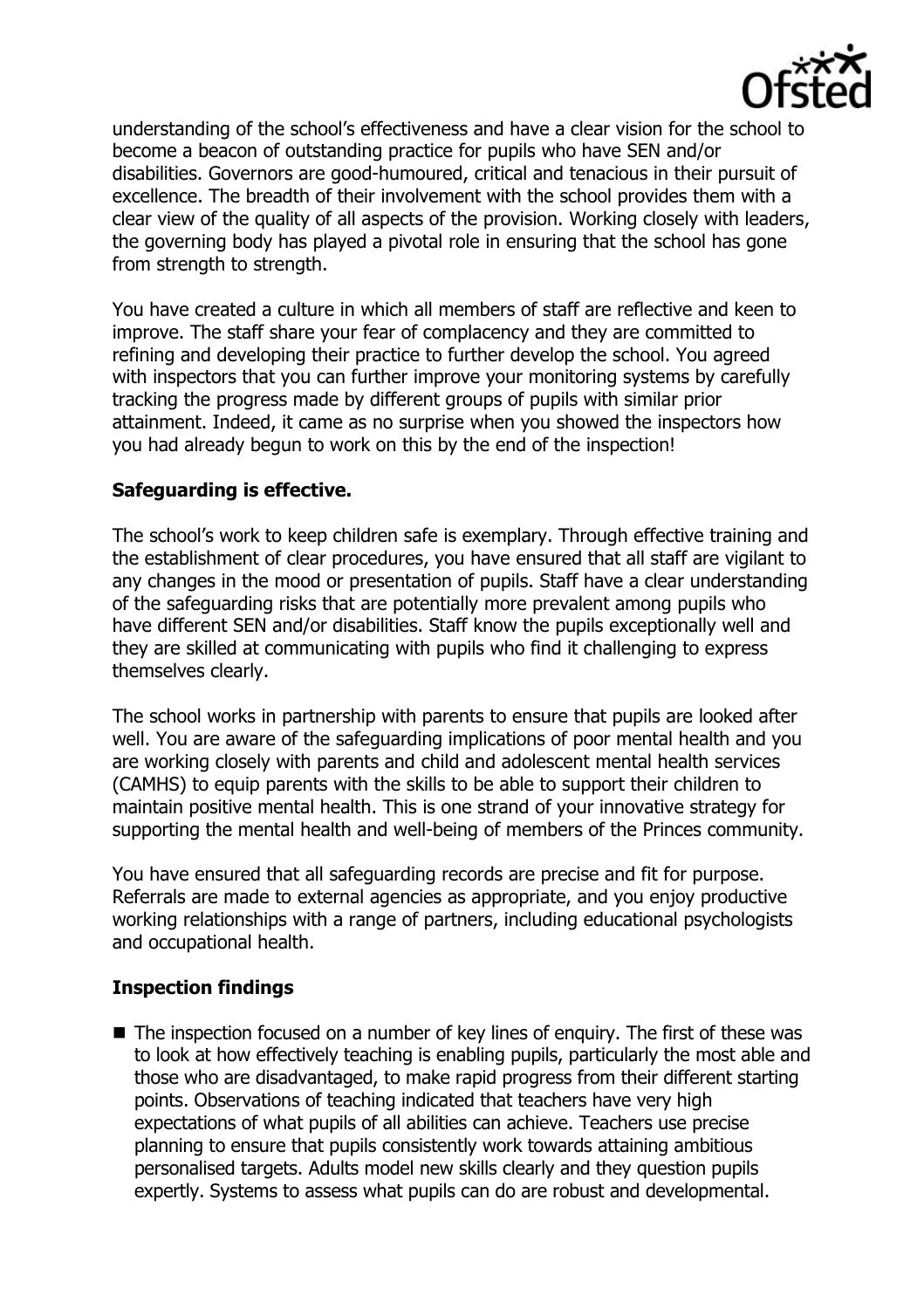

- **Inspectors saw the most able pupils completing demanding work. For example, in** one key stage 2 class, pupils were challenged to make deductions from the materials they were reading. Leaders also adopt a range of strategies to ensure that the most able pupils are challenged consistently. For example, some pupils learn alongside children in older classes, and some key stage 2 pupils integrate with mainstream lessons at Smithdown Primary School. The most able pupils are also expected to contribute to evaluating the personal targets in their individual education plans. As a result, teaching is highly effective for the most able pupils.
- You presented evidence which clearly indicates that pupils make outstanding progress across the curriculum and throughout the school. However, you are aware that pupils generally make quicker progress in key stage 2 than they do in key stage 1. You explained that this is because pupils have typically stagnated or regressed in their learning in the years immediately preceding joining Princes. You therefore work intensively with younger pupils to remove any barriers to achievement and get them ready to learn. Pupils therefore make rapid progress socially during key stage 1. Throughout key stage 2, the amount of academic progress made by pupils aligns with the impressive gains achieved in terms of social development. Consequently, pupils make outstanding progress overall during their time at the school.
- You track the amount of progress pupils make in great detail. You showed inspectors that there is no discernible difference in the amount of progress made by disadvantaged pupils compared to others. This is because staff go the extra mile to ensure that every pupil is supported to make the fastest possible progress. However, you do not track the progress made by groups of pupils with similar prior attainment. As a result, you do not know how much progress the most able pupils are making as a group, compared to pupils with different starting points.
- A second line of enquiry focused on ensuring that pupils who are taught in the two linked primary schools get as good a deal as those based in the main school. The evidence we gathered emphatically demonstrates that provision at Phoenix and Smithdown schools is every bit as impressive as that in the main school. You have ensured that both centres are effectively led and that the ethos and practice at both sites are consistent with what happens in the main school. Pupils' experiences have been enriched by opportunities provided by other schools, particularly at Smithdown Primary School. For example, pupils value opportunities to eat, play and participate in enrichment activities alongside pupils from mainstream classes. Members of staff have welcomed the opportunity to work at different sites and they feel it has helped them to sharpen and refine their practice. As a result, the very highest standards of teaching and pupils' progress are maintained across all three sites.
- $\blacksquare$  Finally, we looked at how effectively the curriculum provides pupils with the breadth and quality of experience to enjoy happy and productive lives after Princes. You explained your rationale for the design of the curriculum and it is evident that leaders and governors understand the central importance of the curriculum in determining the quality of pupils' experience at the school. The curriculum is broad and balanced. It provides pupils with a rich variety of experiences that helps them to develop their understanding of the world, and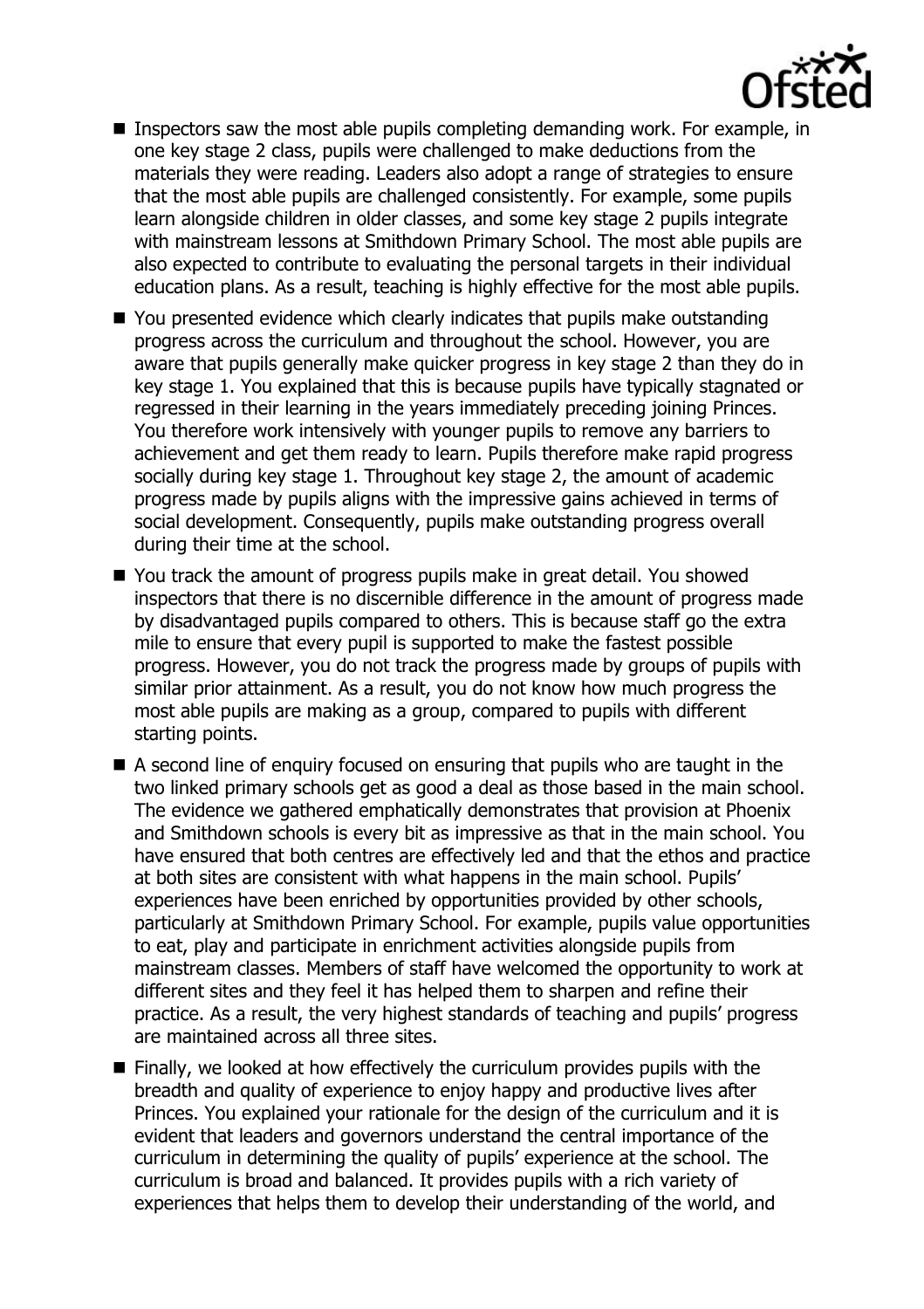

supports them to make rapid gains academically and socially. A rigorous focus on the development of literacy and numeracy skills is complemented by a rich topicbased curriculum, and extensive opportunities for enrichment.

**Pupils are well prepared for life in modern Britain. The school council and eco** committee provide pupils with real-life examples of democracy in action. Furthermore, the joys of multiculturalism are consistently promoted, particularly through the celebration of different world festivals, to help pupils develop a strong awareness of different cultures and faiths. The curriculum also supports well pupils' physical development. Pupils participate in a range of sporting activities from boccia to swimming, and they even received a video message from Sir Mo Farah to wish them luck for their sports day.

# **Next steps for the school**

Leaders and those responsible for governance should ensure that:

 $\blacksquare$  the progress of different groups of pupils with similar prior attainment is carefully tracked, including the progress made by the most able pupils.

I am copying this letter to the chair of the governing body, the regional schools commissioner and the director of children's services for Liverpool. This letter will be published on the Ofsted website.

Yours sincerely

Will Smith **Her Majesty's Inspector**

## **Information about the inspection**

During the inspection, inspectors met with you and members of your senior leadership team. We also met with members of the governing body. We spoke with the school's improvement partner. We met formally with groups of pupils from across the school, including those who are based at Smithdown Primary School. We talked informally with pupils around the school and met formally with a group of teachers and teaching assistants.

You and other leaders accompanied us on visits to classes, where we observed teaching and learning. We observed teaching and learning in all classes, including those based at Smithdown Primary School and Phoenix Community Primary School. We also looked at the work pupils had produced in their progress files.

We examined a range of documentation, including that relating to safeguarding. We also scrutinised a range of policies, the school improvement plan and self-evaluation report. Inspectors also looked at the school's website.

As part of the inspection, we considered 25 responses to Ofsted's staff